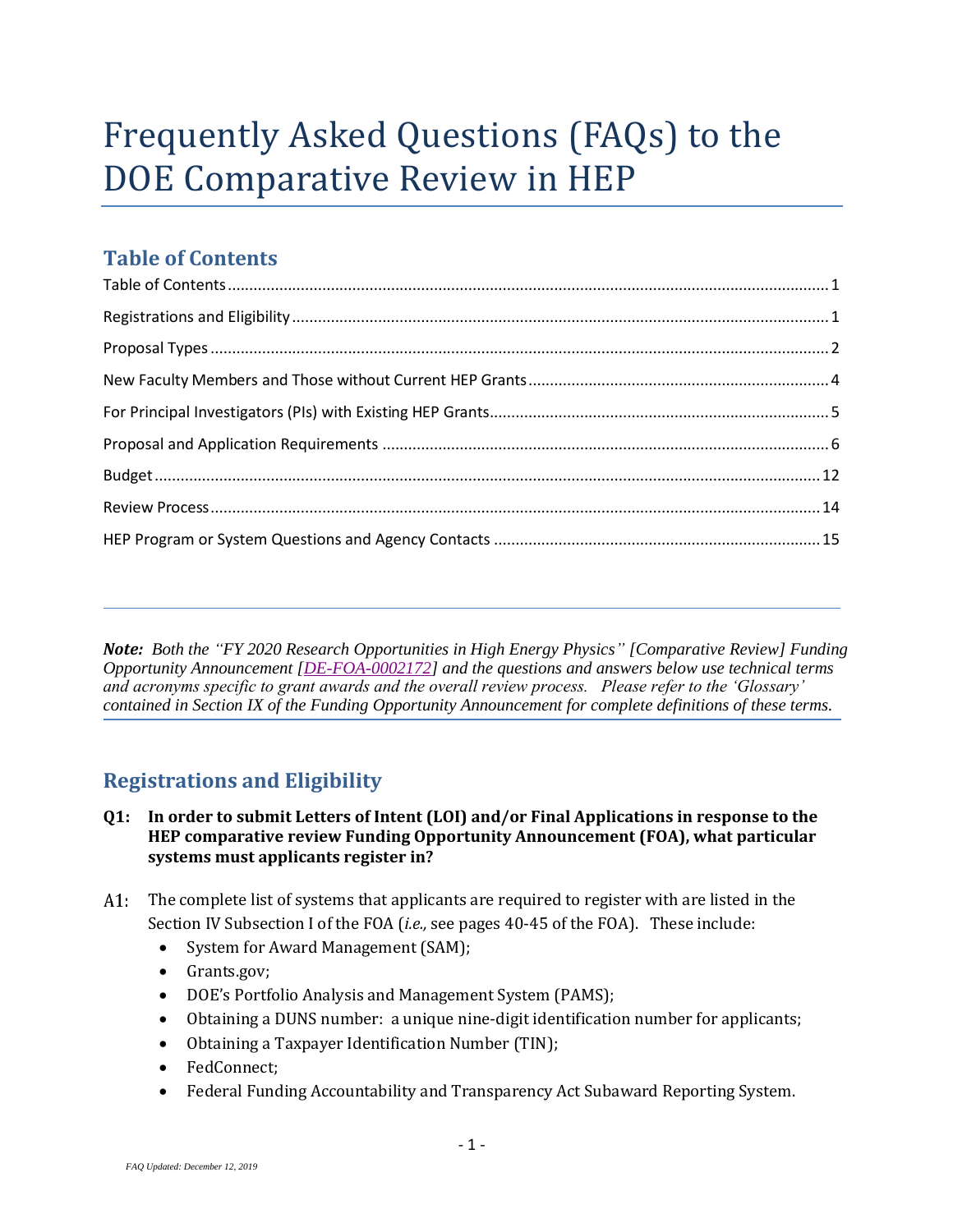As indicated in the FOA, registering in certain systems may take several weeks to process and complete. Therefore, the DOE Office of Science (SC) encourages applicants to register in all systems as soon as possible and well before the relevant deadlines.

#### **Q2: As indicated in the HEP comparative review FOA, submitting a LOI is not required. Therefore, I did not submit the LOI, but do I still need to register in PAMS?**

Yes. Since several of our systems tend to be linked with one another for processing the full  $A2:$ application and since final award decisions by DOE are conducted through PAMS, it is highly encouraged to register in *all* systems that are specified in the FOA regardless of whether or not a LOI was submitted.

#### **Q3: Who is eligible to apply to the HEP comparative review program?**

- A3: The eligibility requirements are detailed in Section III of the FOA.
- <span id="page-1-1"></span>**Q4: I have accepted a position as a tenure-track or tenured faculty member at a regionallyaccredited domestic institution of higher education, but I have not yet begun the job. Am I eligible to be a senior investigator in the HEP comparative review program?**
- A4: In order to be eligible as a senior investigator for the FY 2020 comparative review in HEP, you must be employed in the position by the application due date, January 22, 2020. Further, in order to assist DOE during the processing of the submitted application, DOE requests the institution provide a brief letter verifying the position, title, and effective date of employment in Appendix 9 of the application.

#### **Q5: How do I know whether my institution is regionally-accredited?**

The U.S. Department of Education maintains a list of the current regional accrediting agencies at: <https://ope.ed.gov/accreditation/agencies.aspx>.

## <span id="page-1-0"></span>**Proposal Types**

#### **Q6: What kinds of proposals are you looking for?**

- A6: The DOE Office of High Energy Physics (HEP) is soliciting proposals for research in HEP for its comparative review FOA. All applications must address at least one of the six HEP research subprograms described in the FOA. Proposals that are not consistent with the scope of the research described in the FOA maybe administrativelydeclined without review.
- **Q7: How will you handle proposals that are not for direct support of research, like conferences, project-specific R&D or fabrication, experiment operations, computing support, etc.?**
- A. All such applications must be submitted to the general SC open solicitation [DE-FOA-](https://science.osti.gov/-/media/grants/pdf/foas/2020/SC_FOA_0002181.pdf)[0002181](https://science.osti.gov/-/media/grants/pdf/foas/2020/SC_FOA_0002181.pdf)]. The HEP comparative review FOA [[DE-FOA-0002172](https://science.osti.gov/hep/Funding-Opportunities/)] is for direct support of HEP research activities.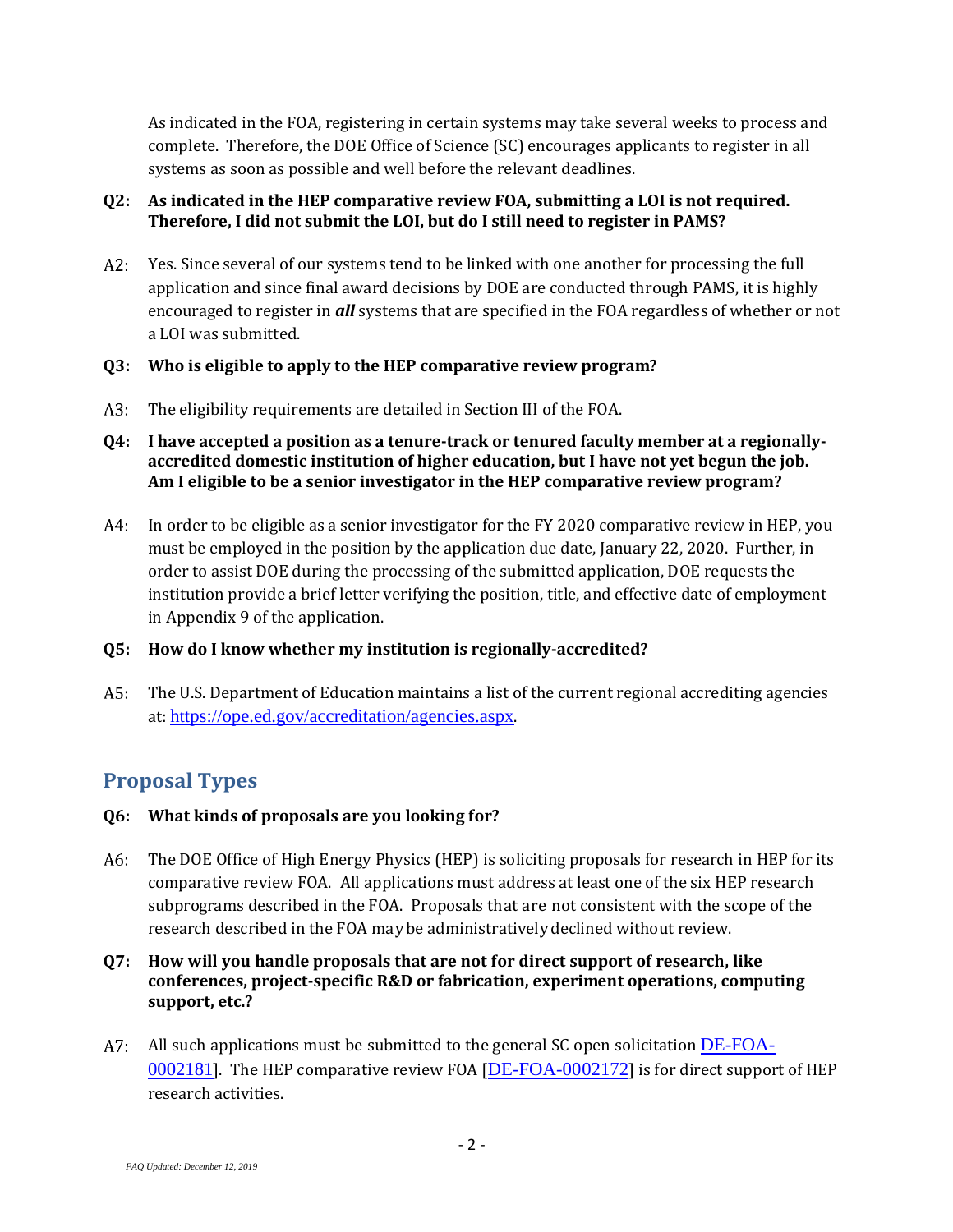#### **Q8: Can I submit a research proposal to the general SC open solicitation instead of the HEP comparative review FOA?**

New or renewal proposals submitted to the general SC solicitation (*i.e.,* DE-FOA-0002181, available at the URL: *<http://science.osti.gov/hep/funding-opportunities/>*) will be reviewed following standard merit review criteria (see Section V of the general SC solicitation); however, funding available to respond to proposals submitted to the general SC solicitation will be extremelylimited.

#### <span id="page-2-0"></span>**Q9: I have an existing research grant funded through DOE and I will be submitting a proposal to FY 2020 HEP comparative review FOA. Should the proposal be submitted as a "new" or "renewal" application?**

A9: The type of application to submit is fully described in Section II Subsection G of the comparative review FOA. In determining whether to submit a "new" vs. "renewal" application, the proposal must satisfy the different criteria listed there and must correspondingly be marked as such on the SF-424 Research & Related (R&R) cover page accompanying the application. For cases with multiple co-investigators see als[o Q18: below.](#page-4-1) If you still have questions about the type of application to submit, please email [sc.hepfoa@science.doe.gov.](mailto:sc.hepfoa@science.doe.gov)

#### **Q10: I am planning to submit a "renewal" application to the FY 2020 HEP comparative review FOA. Am I required to complete and submit 'Renewal Proposal Products' through the Office of Science PAMS website?**

Yes. Please refer to Section II Subsection G of the FOA for further information as well as Section 9.2 of the PAMS User Guide, which is available at the URL: *[https://pamspublic.science.energy.gov/WebPAMSEPSExternal/CustomInterface/Common/E](https://pamspublic.science.energy.gov/WebPAMSEPSExternal/CustomInterface/Common/ExternalUserGuide.pdf) [xternalUserGuide.pdf](https://pamspublic.science.energy.gov/WebPAMSEPSExternal/CustomInterface/Common/ExternalUserGuide.pdf)*

Applicants completing this section in PAMS must enter each product created during the previous project period of the award. Example products include: publications, intellectual property, technologies or techniques, and other products such as database or software publically available. Accessibility to this section in PAMS will be available to the applicant after the application has been submitted to DOE; all information must be entered within five calendar days after the submission. The submitted product list will be sent to reviewers to be considered as part of the merit review of the application. The application will not be considered complete and cannot be sent for review until the renewal proposal product list has been submitted.

- **Q11: I am a collaborator on a large HEP experiment, and therefore, an author with several other international collaborators on many publications by the experiment. For the Renewal Proposal Products section in PAMS on 'publications', should I list all the publications that the experiment produced during my grant's previous project period or only the ones where I was the primary author?**
- For the 'publication' section in the Renewal Proposal Products in PAMS, Principal Investigators collaborating on large HEP experiments should list the publications where they were the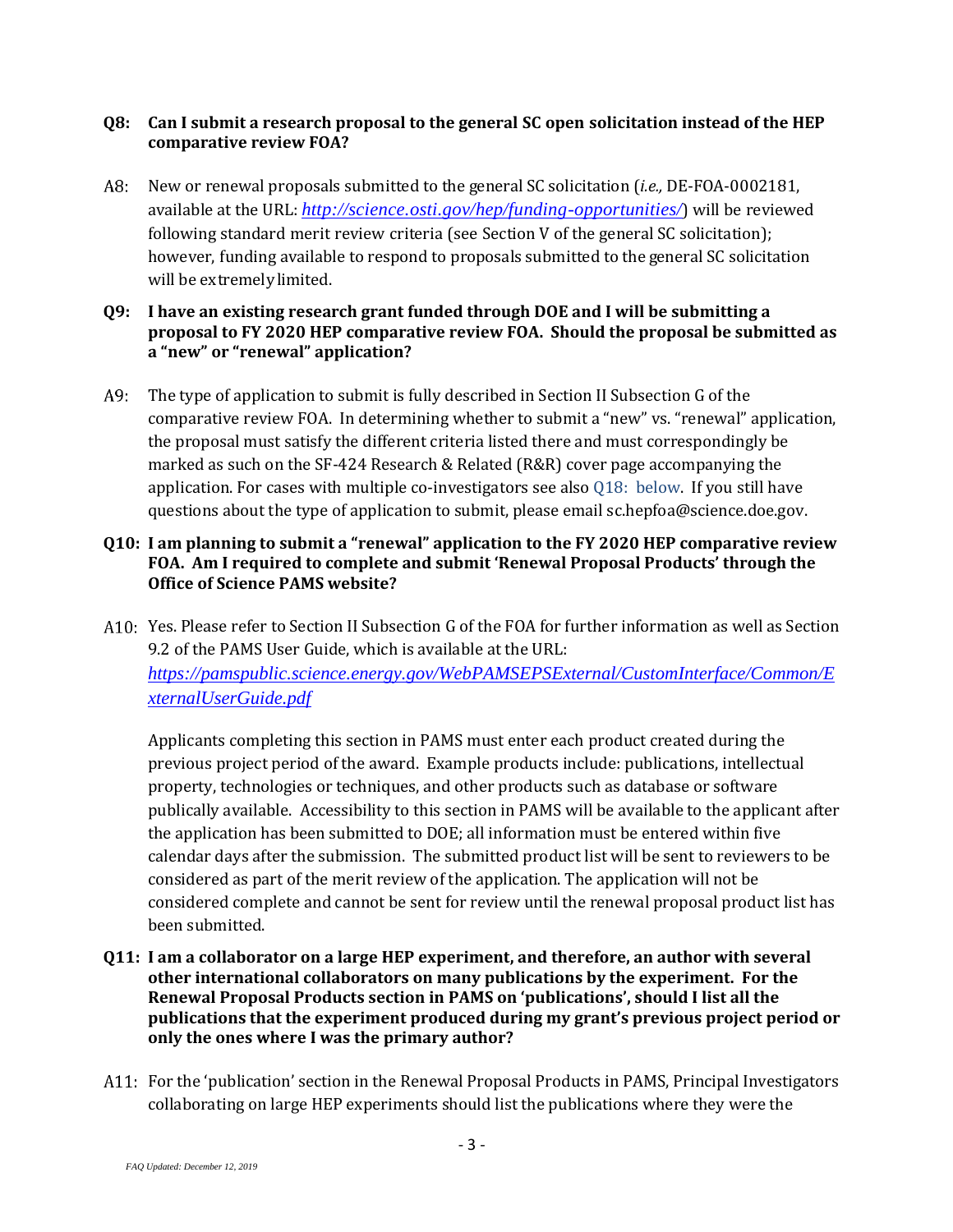primary author (*i.e.,* one of the main contributors to the paper). Of course, PIs are free to enter all the publications that the collaboration published during the previous project period, but for the HEP comparative review process, DOE and merit reviewers are mainly interested in the ones where the PI was a primary author.

#### **Q12: During the comparative review process, are there any differences in regards to merit reviews for proposals that are "renewals" versus proposals that are "new"?**

A12: As far as the merit review process is concerned, there are no differences. Renewal applications compete for funds with all other peer-reviewed applications – "new" or "renewal" – and must be developed as fully as though the applicant is applying for the first time.

# <span id="page-3-0"></span>**New Faculty Members and Those without Current HEP Grants**

#### **Q13: I am a tenure-track/tenured faculty member at my institution and want to apply for a HEP research grant. What are the possible ways for me to apply?**

- A13: There are several possibilities, depending on the specific situation:
	- If you want to apply for your own standalone grant, you may submit an individual proposal to the HEP comparative review FOA.
	- If your institution currently has a HEP grant that you would like to join, but it is not up for comparative review this year, you may apply to the HEP comparative review FOA as a standalone proposal and then re-apply with the rest of the group when their grant ends.
	- If your institution currently has a HEP grant that you want to join and it is up for comparative review this year, you may apply as part of the proposal to the HEP comparative review FOA.
	- If you are a junior faculty member, you may also be eligible for funding under the [Office](http://science.osti.gov/hep/funding-opportunities/) of [Science](http://science.osti.gov/hep/funding-opportunities/) [Early Career](http://science.osti.gov/early-career/) Research Program; all eligible junior faculty members are strongly encouraged to apply to this program. See additional information below.

#### **Q14: I am a new tenure-track junior faculty member at my institution. Can I apply to both the HEP comparative review FOA, as well as the Office of Science Early Career Research program?**

A14: Yes, you can submit the same proposal to two different Office of Science solicitations at the same time, but if both applications are successful in their respective merit review processes, only one can be funded. You should indicate in any application if you have applied to two different FOAs. Further, any proposals submitted to two different FOAs must each comply with the guidelines (*e.g.,* page limits, page formatting, appendix material) that are specified in each FOA.

#### **Q15: I will be a new assistant professor, starting my first faculty position on or before January 22, 2020. Can I apply to the FY 2020 HEP comparative review FOA?**

A15: While you may apply, be advised that evidence of research productivity while holding your facultyposition is considered highly desirable. Proposals from first year junior faculty lacking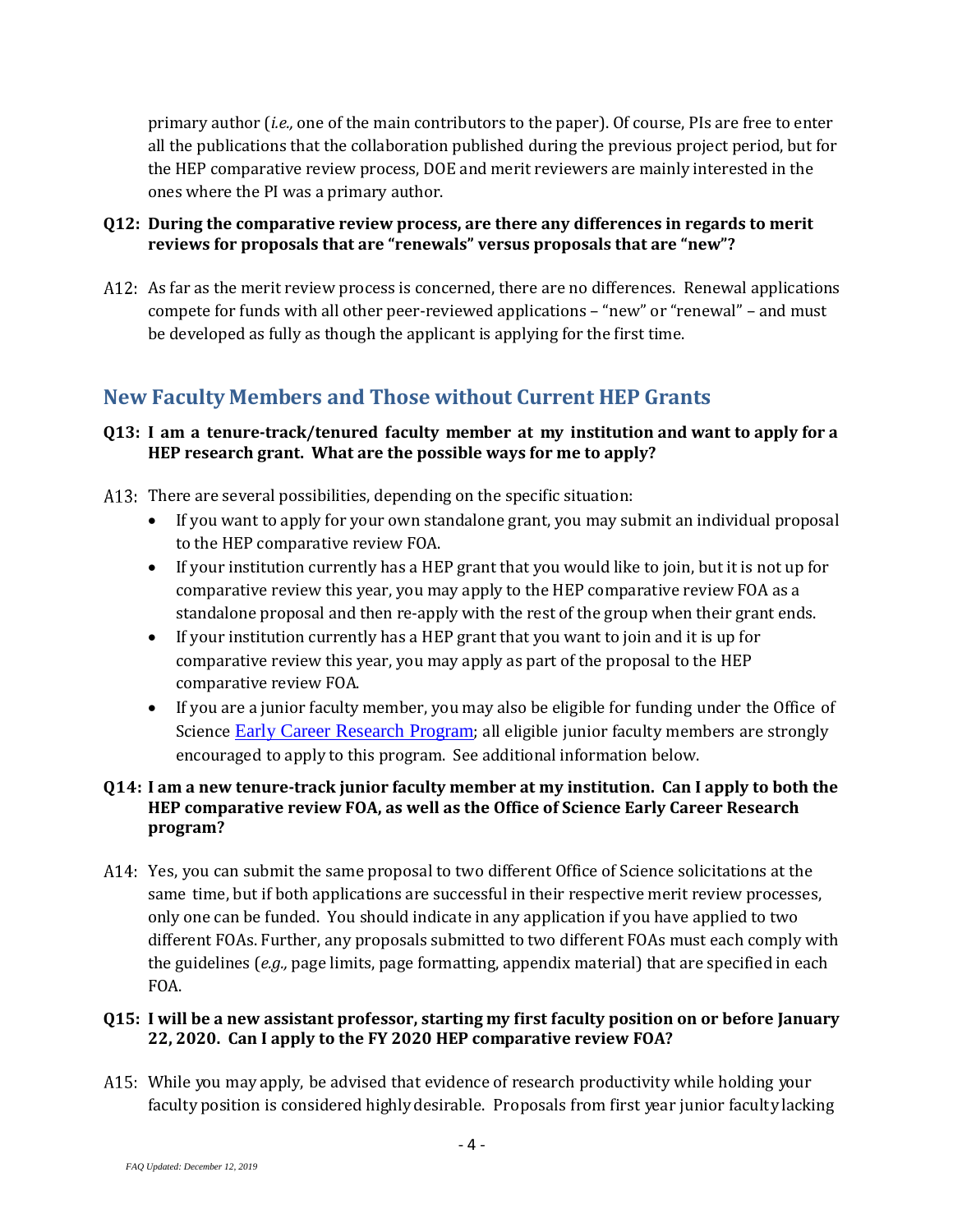such evidence will likely be assigned a lower funding priority as part of the comparative review process.

- **Q16: I applied to a previous annual call for HEP comparative review proposals but my proposal was declined. Can I submit the same proposal to this funding opportunity?**
- A16: You may apply but note that applicants that were not previously selected for an award, as a result of merit reviews, are requested to address any deficiencies identified by the review process, including taking into consideration any reviewer evaluations or concerns from prior reviews. As a result, applicants should make necessary modifications to the proposed research narrative or scope. A proposal previously declined on merit may be resubmitted to this FOA but only after it has undergone substantial revision. A proposal submitted to this FOA that has not clearly taken into account major concerns from prior DOE reviews may be declined without review and will not be considered for funding.

# <span id="page-4-0"></span>**For Principal Investigators (PIs) with Existing HEP Grants**

- **Q17: I have an existing HEP grant that was funded under a previous FOA (***i.e.,* **FY 2019 or earlier), and the award expires before September 30, 2020. If I want to renew that grant, how do I apply?**
- If your grant was funded through a previous FOA and expires before September 30, 2020, and you want to renew the grant, you are strongly encouraged to submit a proposal under the FY 2020 HEP comparative review FOA [[DE-FOA-0002172](https://science.osti.gov/hep/Funding-Opportunities/)]. This holds whether your current application corresponds to an extension of the previously-funded research scope, or to a change of research scope. Note that in such cases, please refer to [Q9: above](#page-2-0) and Section II Subsection G of the comparative review FOA to determine whether the proposal you plan to submit should be formally designated as a "new" *vs.* "renewal" application.

#### <span id="page-4-1"></span>**Q18: I have an existing HEP grant and I plan to submit an application to the FY 2020 HEP comparative review process. However, the grant will now have changes to the investigator(s) listed on the existing grant. Therefore, should the proposal be submitted as a "new" or "renewal" application?**

- A18: Changes in the investigator(s) to an existing grant can result in either a change in the leadership of the existing grant or in a change to the general scope of research efforts of the existing group. In addition to what is discussed in Section II Subsection G of the FOA, the following guidelines should be used to help determine the type of application to submit:
	- If there are any changes to the *Lead*-Principal Investigator identified for the existing grant, then the proposal must be submitted as a "new" application.
	- If there are changes to a *majority* of co-Principal Investigators of the existing grant, then this generally results in a significant change in the scope of the research efforts funded through the existing grant. Hence, the proposal must be submitted as a "new" application.
	- If there is a change at the level of a *single* co-Principal Investigator of the existing grant, then this generally does not significantly change the scope of the research efforts funded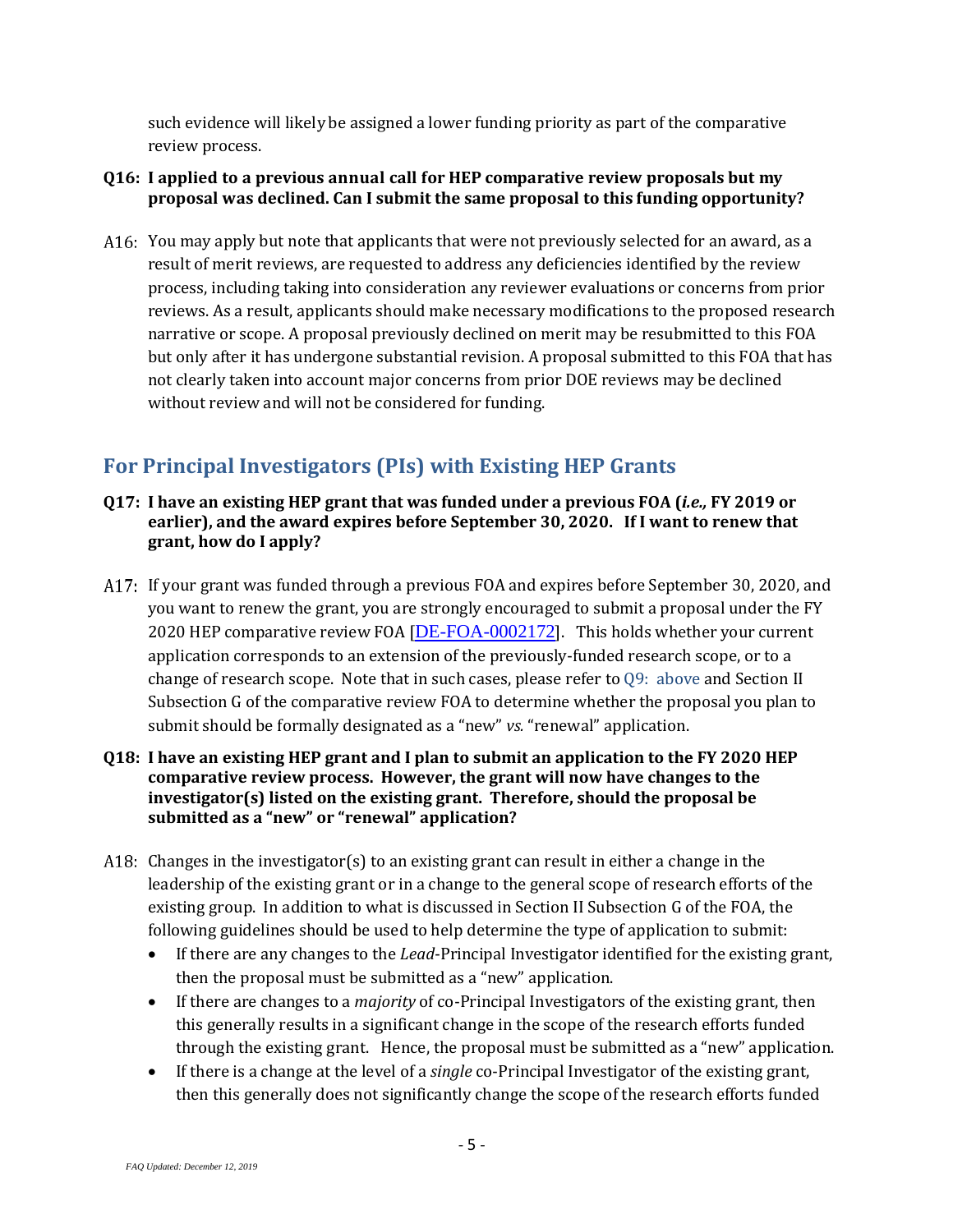through the existing grant. Hence, if there is no significant change in research scope, then the proposal may be submitted as a "renewal" application.

- If the existing grant has multiple co-investigators and some or all of the co-PIs wish to submit separate proposals in this grant cycle, there should be *only one* renewal application (the one that has the same Lead PI as the existing grant) and any other applications should be designated as "new" applications and marked as such on the SF-424 R&R form.
- If multiple PIs have separate existing grants and wish to submit a single unified application in this grant cycle, this group proposal should be submitted as a *single renewal application* (formally "renewing" the grant of the new Lead PI).

#### **Q19: My current grant expires after April 1, 2020 but before September 30, 2020. Should I submit a proposal to this FOA or a renewal proposal to the general SC solicitation?**

A19: We strongly encourage you to submit a renewal proposal to the FY 2020 HEP comparative review FOA [[DE-FOA-0002172](https://science.osti.gov/hep/Funding-Opportunities/)]. If you are at an institution with another existing HEP grant renewing in FY 2020 you may want to consider submitting a joint (multi-PI) proposal from your institution, see also considerations in [Q18: above.](#page-4-1) "New" or " renewal" proposals submitted to the general SC solicitation will be reviewed following standard merit review criteria (see the *Review Process* section of this FAQ below); however, funding available to respond to proposals submitted to the general SC solicitation will be extremelylimited.

#### **Q20: If I have an existing HEP grant that expires after September 30, 2020, do I need to apply to the comparative review FOA?**

Not this year. If your grant expires in FY 2021 (*i.e.,* Oct. 1, 2020 – Sept. 30, 2021) you are urged to applynext year, under the HEP comparative review FOA for FY 2021, by the deadline established next year for that particular FOA (exact deadline to be determined during the summer of 2020). Depending on the expiration date of your current grant, you may also need to submit a renewal proposal or a no-cost extension to cover the period between your current grant expiration and the nominal start date for most FY 2021 comparative review grants (typically April 1, 2021).

# <span id="page-5-0"></span>**Proposal and Application Requirements**

#### **Q21: Is a Letter of Intent (LOI) required?**

A21: No. Letters of Intent are requested to organize and expedite the merit review process. Consequently, the submission of a LOIis strongly encouraged but not required.

## **Q22: When is the Letter of Intent due?**

5 PM Eastern Time on December 18, 2019.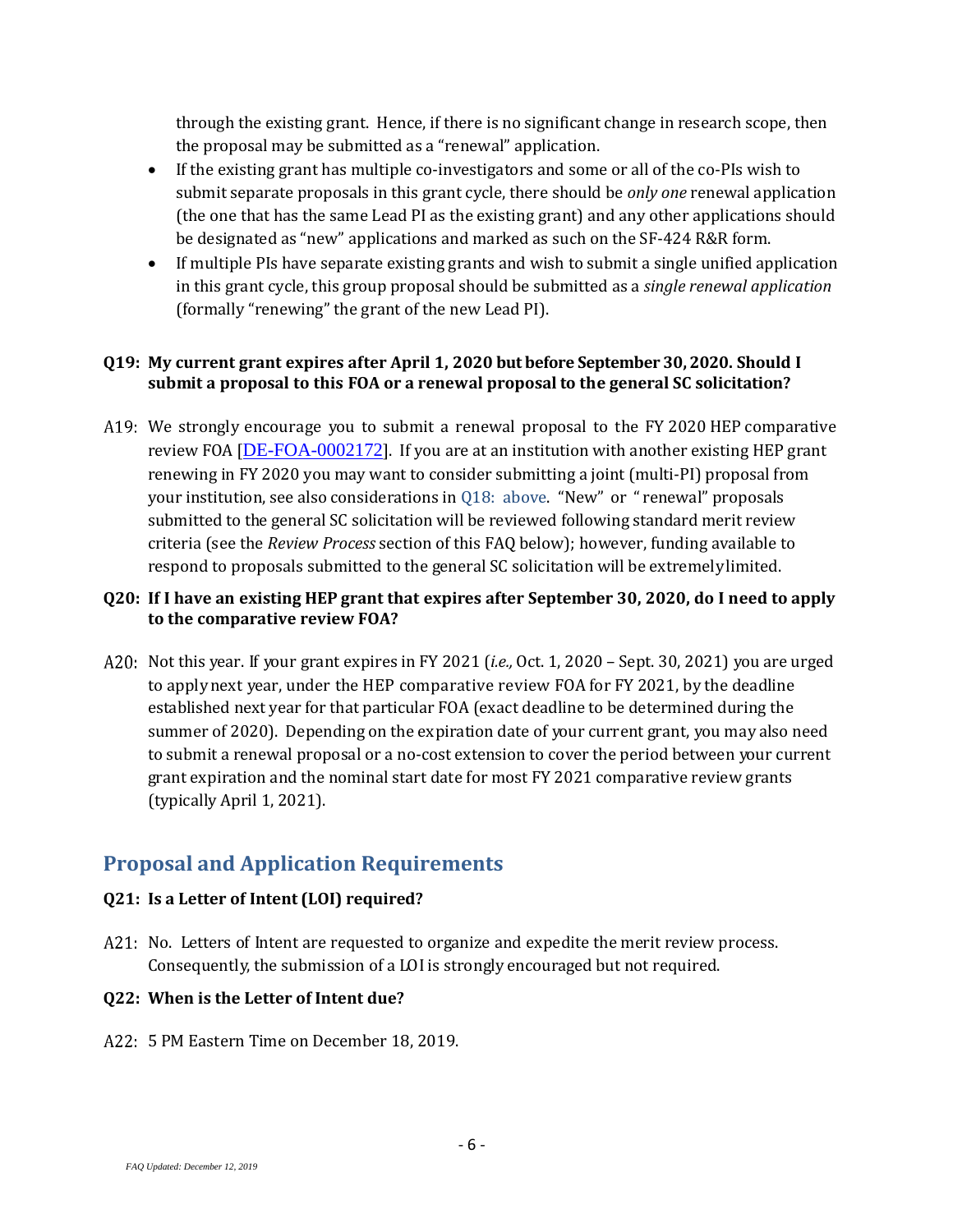#### **Q23: How do I submit my Letter of Intent?**

- A23: The Letter of Intent must be submitted electronically through the DOE Office of Science Portfolio Analysis and Management System (PAMS) website (via URL: *<https://pamspublic.science.energy.gov/>*). The Principal Investigator and/or anyone submitting on behalf of the Principal Investigator must register for an account in PAMS before it will be possible to submit a letter of intent or a full proposal. Please carefully read the FOA (specifically Section IV Subsection B) for details, including instructions on how to register with PAMS and procedures on submitting your LOI. It is highly recommended that you register with PAMS well in advance of submitting your LOI to avoid any delays.
- **Q24: I have accepted a position as a tenure-track or tenured faculty member at a regionallyaccredited domestic institution of higher education, but I will not begin the job until after the Letter of Intent submission deadline of December 18, 2019. Can I still submit a Letter of Intent in response to the FY 2020 HEP comparative review FOA?**
- A24: Yes. However, in order for your final application to be eligible for the FY 2020 comparative review process, you must be employed in the position by the application due date, January 22, 2020. The application must also comply with all other requirements and guidelines described in the FOA. Further, in order to assist DOE during the processing of the submitted application, DOE requests the institution provide a brief letter verifying the position, title, and effective date of employment in Appendix 9 of the application. See also [Q4: above.](#page-1-1)
- **Q25: Are pre-applications required?**
- A25 No.
- **Q26: I was planning to submit my proposal to the HEP comparative review FOA [DE-FOA-0002172] but the proposal was incorrectly submitted to the general SC solicitation [DE-FOA-0002181]. Can the proposal still be submitted to the correct FOA?**
- A26: If the application is received by DOE before the given deadline of the respective FOA number, it will be processed according to the guidelines specified in the FOA. However, if the application is received after the deadline of the comparative review FOA, it will not be reviewed or considered for an award under that FOA. It is the responsibility of the Principal Investigator at the institution and its Sponsored Research/Program Office to begin the submission process of an application in sufficient time to accommodate reasonably foreseeable incidents and contingencies such as these.

#### **Q27: What is the difference between a proposal submitted to the general SC solicitation and a proposal submitted to the HEP comparative review FOA?**

A27: The technical content of either proposal should be essentially the same, if you are proposing the same scope of research. However, there are important formatting differences for proposals to the HEP comparative review FOA, including hard page limits, separating the descriptions of research tasks by subprogram, and accompanying budget documents. Details can be found in the HEP comparative review FOA. Also see the notes above in the *Proposal*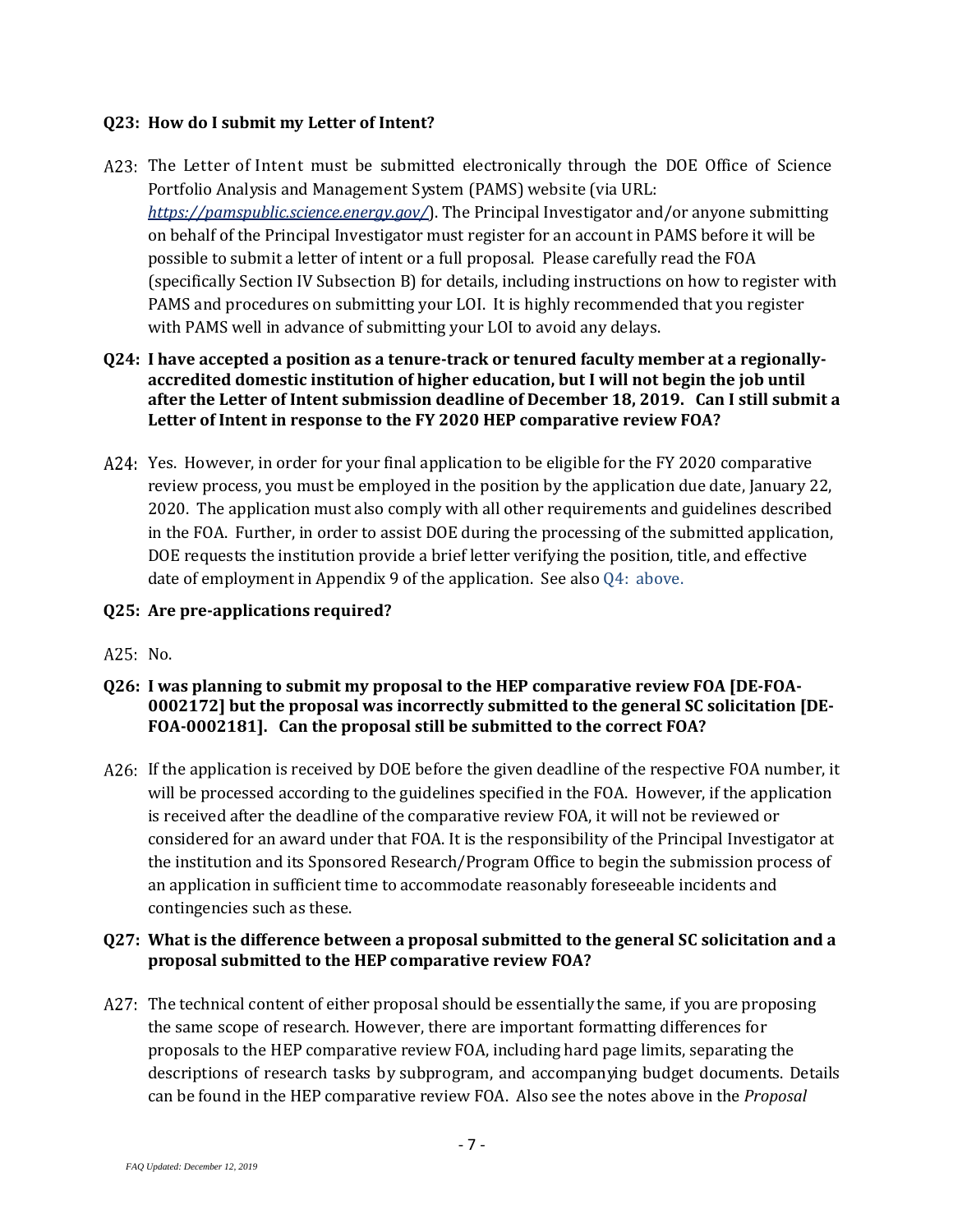*Types* section.

#### **Q28: What is the definition of "senior investigator"?**

A28: For the purposes of calculating the page limit, a senior investigator is considered to be an active tenured or tenure-track faculty member at the sponsoring institution. Research collaborators at other institutions are not included. Non-tenure-track faculty (*e.g.,* research faculty) or senior research staff members with term appointments are not included *unless* they are the sole principal investigator on the proposal. However, the roles and responsibilities of all senior research facultyand/or research staff included as part of the proposal should be clearlyspelled out in order for their activities to be considered during the comparative review process. For Research Scientist(s) listed in the application, see als[o Q37:](#page-8-0)  and [Q40: below](#page-9-0) as well as Section IV, the subsection on Appendix 2 in the FOA for guidelines in preparing respective supporting narratives.

#### **Q29: What mailing address should I specify on my application?**

A29: Please list your professional or institutional work mailing address (not your home address).

#### **Q30: Are there limits on the length of the proposal?**

A30: Yes. The total length of the research description(s) in the narrative section must not exceed 9 pages per senior investigator. Other parts of the submission (Cover Page, Cover Page Supplemental for Proposals with Multiple Subprograms or Thrusts, Project Summary/Abstract and appendices) do not count against this limit; see full text in Section IV of the comparative review FOA for complete details. Additional supporting material (*i.e.,* Biographical Sketch, Publication Lists, etc.) should be put in appendices according to the format specified in Section IV of the FOA. Moreover, as noted in the format for Appendix 9 on "Other Attachment", do not include copies of previously presented or published research papers, technical notes, presentations at meetings or conferences, or reports written for respective experiments or collaborations. Material for the appendices should not be attached as a separate file. Note: any proposal that exceeds the page limit will be declined without review, and therefore, cannot be considered for funding.

#### **Q31: In an application with multiple senior investigators, does the page limit apply to the narrative of each investigator or to the aggregate of all the narratives?**

A31: The page limit will be applied to the whole proposal based on the number of senior investigators. For example, if an application contains 4 senior investigators, the page limit for the application narrative would be 36. One of the senior investigators may exceed their allotted 9 pages as long as the total page count does not exceed 36.

#### **Q32: I am involved in two different experiments. Is the page limit really 9 pages per senior investigator or 9 pages per senior investigator per experiment?**

A32: The page limit refers to the total number of pages per senior investigator, irrespective of the number of activities being described.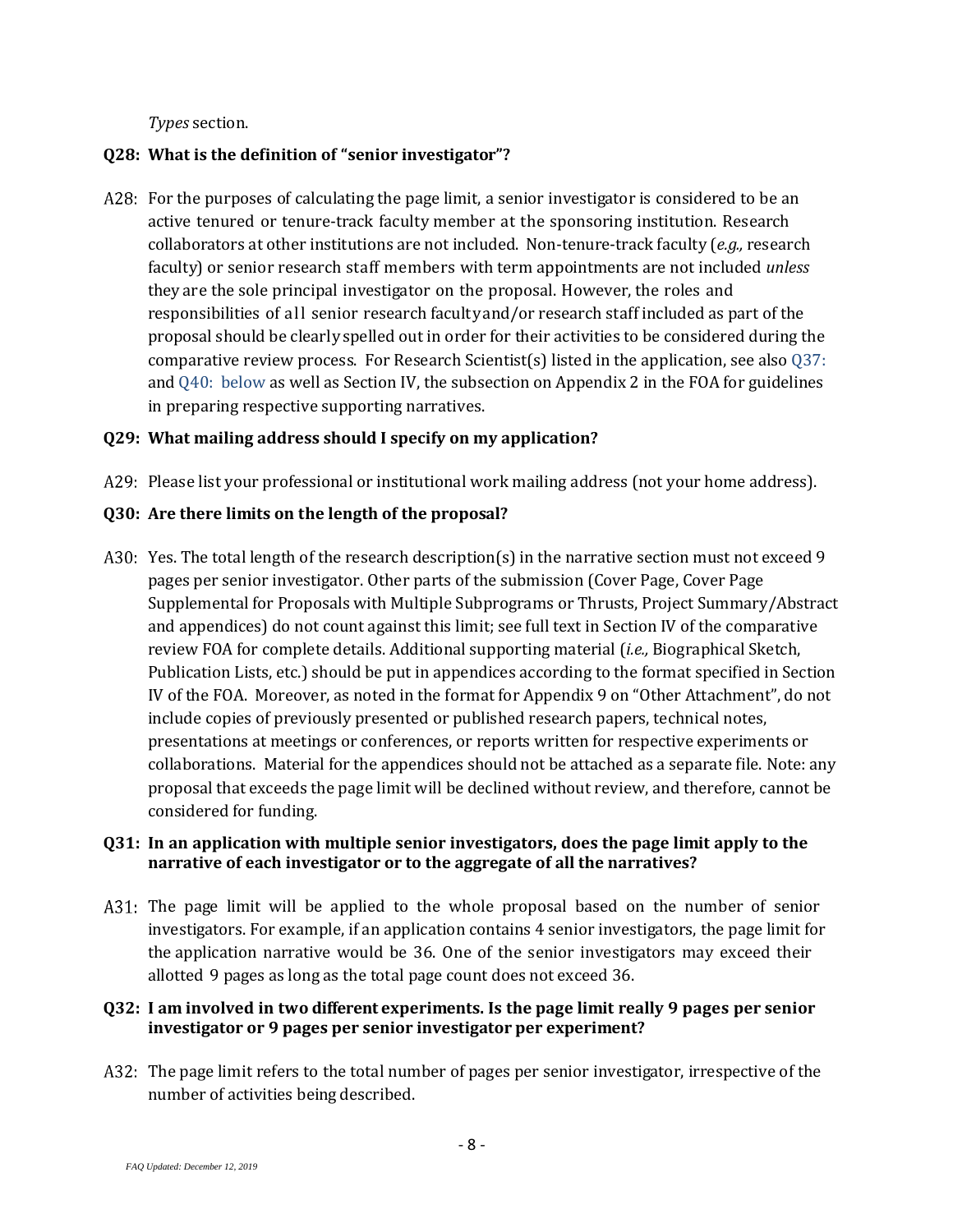- **Q33: I work on the CMS experiment and on the DUNE experiment. Do I have to split my 9 pages of research narrative into the Energy and Intensity Frontiers section of the proposal or can I have a single section describing all of my work?**
- A33: Because each of the six HEP subprograms will be reviewed separately, senior investigators with efforts in more than one subprogram must split their narratives according to subprogram and place them in the appropriate section of the application. Please note that the 9-page limit per senior investigator still applies.
- **Q34: According to the instructions we are allowed nine appendices. My institution is involved in several different efforts (***e.g.,* **ATLAS, Theory, LSST). Do we get nine appendices for each of these? Or do we break each appendix into sections for the different efforts?**
- A34: The total number of appendices per proposal should not exceed nine regardless of the number of efforts. Fewer than nine are allowed but no more. Further, the material contained in the appendices is listed in Section IV of the FOA, and applicants must follow the format and guidelines described there.

#### **Q35: In the proposal, I'd like to attach explicit copies of previous publications or reports in order to provide reviewers additional information that would help support my research. Can this be included in the Appendices?**

- A35: No. The format for material contained in each section of the Appendix is listed in Section IV of the FOA. You should not include any copies of previously published research papers, technical notes, and/or reports written for respective experiments or collaborations in the appendices. If you plan to add this material to the Project Narrative instead, this will count against the page limit that applies to the narrative of each senior investigator. Instead, we encourage you to cite the appropriate references in the project narrative, and consequently, list these in Appendix 4 of the application.
- **Q36: The proposal needs to include a Project Summary/Abstract (Field 7 on the SF-424 R&R form) which contains a summary of the proposed activity suitable for dissemination to the public. My research group is involved in several different efforts (***e.g.,* **CMS, Theory, LSST). Do we submit a Project Summary/Abstract for each?**
- A36: No, only one Project Summary/Abstract must be submitted per proposal. The Project Summary/Abstract should summarize all efforts.

#### <span id="page-8-0"></span>**Q37: In the proposal that I plan to submit to the FY 2020 HEP comparative review FOA, request for support of Research Scientist(s) presently in the group will be made. Is there a mechanism to describe the Research Scientist's efforts in the application?**

A37: Yes. The research efforts of any Research Scientist listed in the application can be included in the 9-page per senior investigator Project Narrative when describing the overall research activities and plans. If so, this will count towards the 9-page per senior investigator page limit of the Project Narrative. Further, we have reserved Appendix 2 strictly for *named* Research Scientist(s) to provide any supporting narrative. Such a narrative in this section of the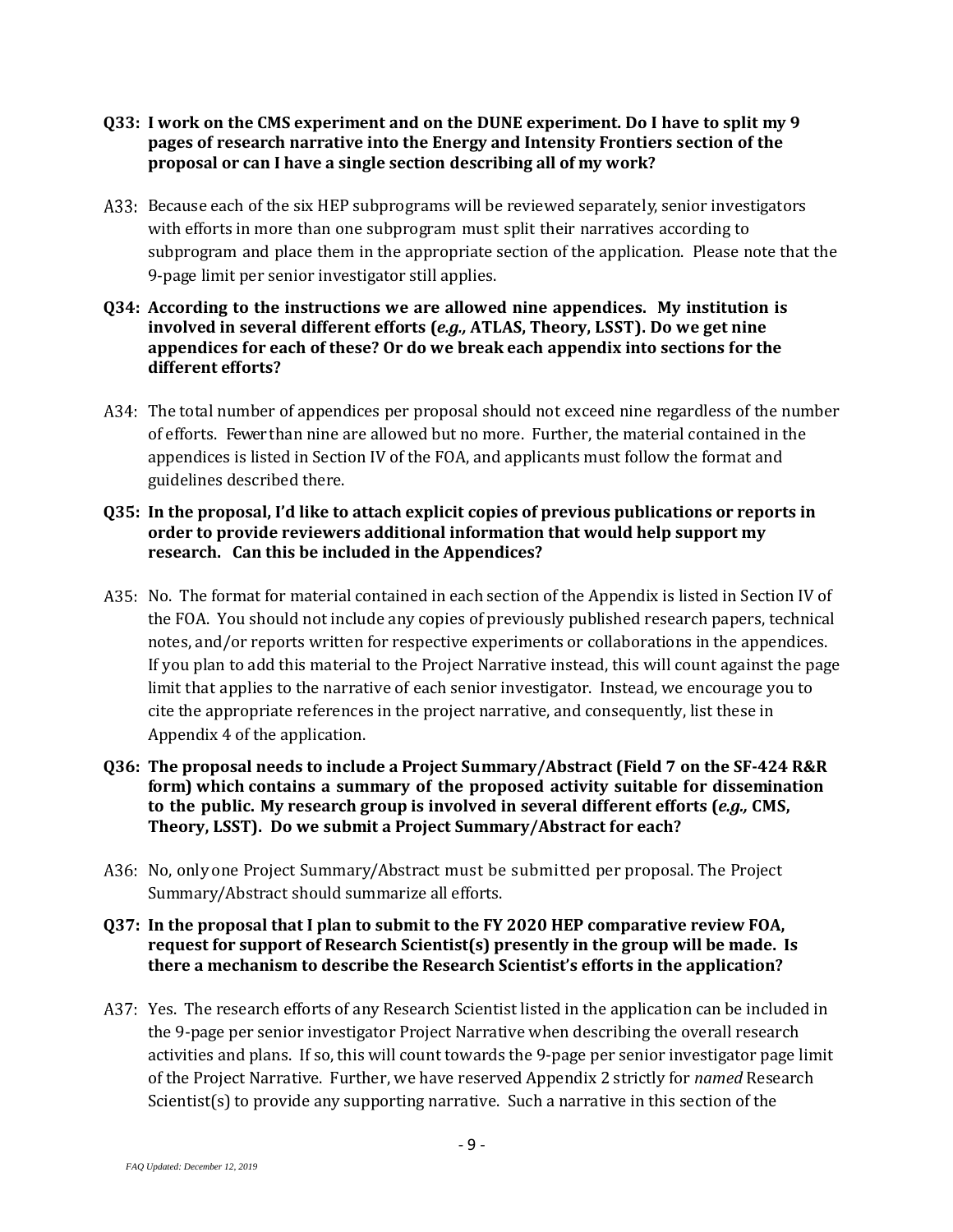appendix must not exceed 2 pages per Research Scientist and should include brief background information as well as a description of the roles, responsibilities, and scope of research efforts to be conducted by the scientist. This scope should support the research activities described in the Project Narrative of the application. When preparing this appendix narrative, the guidelines specified in Section IV, the subsection on Appendix 2 of the FOA must be followed.

#### **Q38: In the proposal, what items should or should not be included for the Biographical Sketch for Project Director/Principal Investigator described for Appendix 1?**

- The full content of items for the Biographical Sketch that the project director/principal investigator (PD/PI) and each senior/key person listed in Section A of the R&R Budget Form should provide is described in Section IV, subsection for Appendix 1 of the comparative review FOA. The information should include the individual's education and training, research and professional experience, list of up to 10 publications most closely related to the proposed projects, up to 5 synergistic activities related to the proposed projects, and a list of any potential conflicts of interests that can arise with the proposed projects. *However, any personally identifiable information (PII) such as social security number, date or place of birth, citizenship status, home address, and/or any other sensitive information that a merit reviewer will not make use of should not be given in the appendix nor in any other part of the application.*
- **Q39: Should the Biographical Sketch list potential reviewers who might have conflicts of interest or bias toward the proposal?**
- A39: Yes, see the subsection for Appendix 1 under Section IV, Subsection D of the comparative review FOA. You should include a separate section entitled "Identification of Potential Conflicts of Interest or Bias in Selection of Reviewers" that will not count against the page limit for Appendix 1.

#### <span id="page-9-0"></span>**Q40: In the proposal, what items should or should not be included for the Biographical Sketch for Research Scientist(s) described for Appendix 2?**

A40: The full content of items for the one-page Biographical Sketch that each Research Scientist(s) *named* in the R&R Budget Form should provide is described in Section IV, subsection for Appendix 2 of the comparative review FOA. The information should include the Research Scientist's education and training, research and professional experience, list of up to 5 publications most closely related to the proposed projects, and the names and current organizational affiliation of any graduate students and postdoctoral associates that the Research Scientist has helped mentor during the last 5 years while at the institution in order to support the research activities. *However, any personally identifiable information (PII) such as social security number, date or place of birth, citizenship status, home address, and/or any other sensitive information that a merit reviewer will not make use of should not be given in the appendix nor in any other part of the application.*

#### **Q41: Are there limits on the length of the project period for the proposed research?**

A41: No, but HEP research grants are typically awarded for a three-year period.

#### **Q42: When are final applications (***i.e.,* **proposals) due?**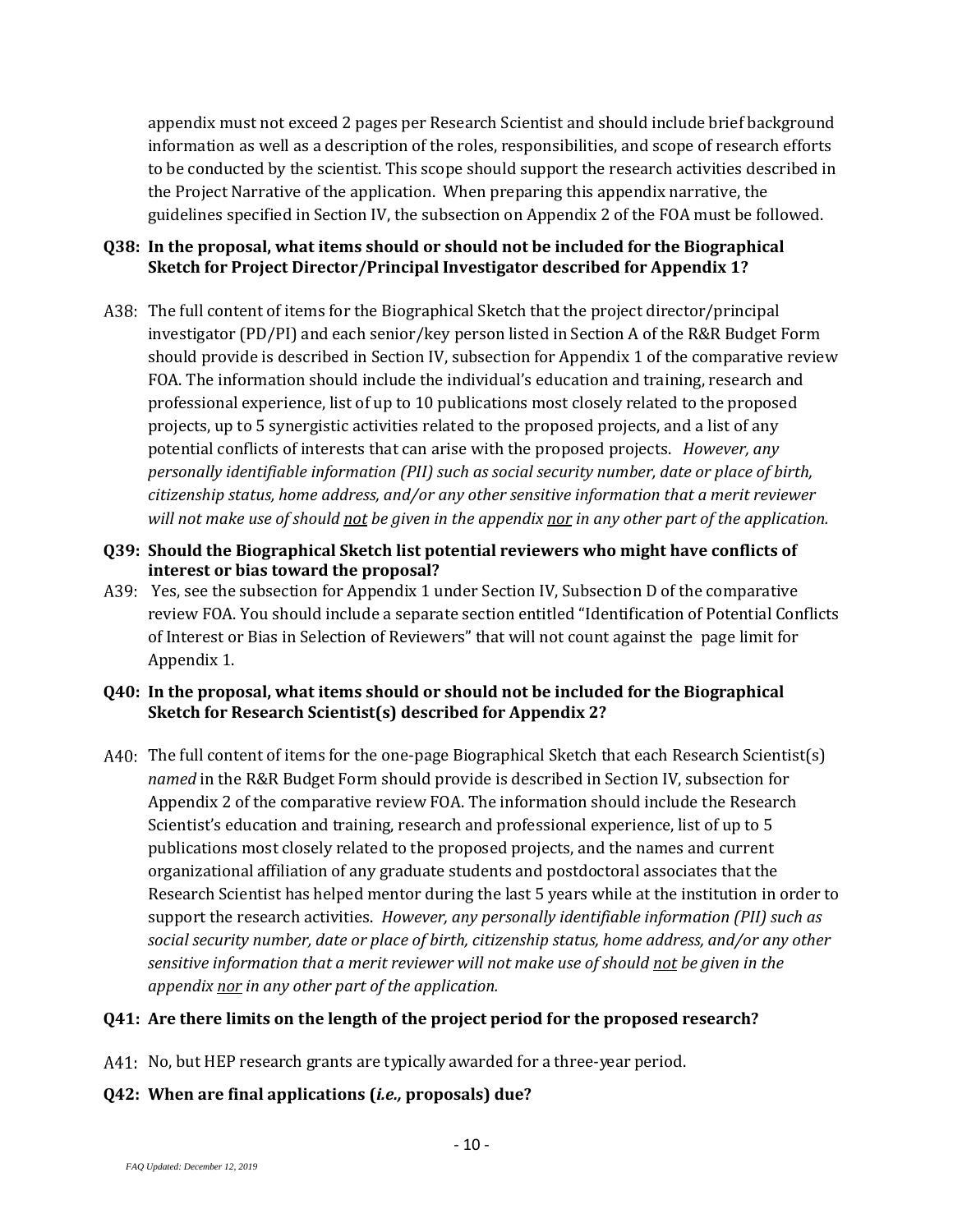5 PM Eastern Time on January 22, 2020.

#### **Q43: When are new awards issued under this FOA expected to start?**

A43: Awards are anticipated to be made during the spring of 2020 with project period start dates on or about April 1, May 1, or June 1, 2020.

#### **Q44: I have already submitted a research proposal to the general SC solicitation [DE-FOA-0002181] but am interested to submit to the FY 2020 HEP comparative review FOA [DE-FOA-0002172]. How should I proceed?**

A44: We strongly encourage you to withdraw your proposal from the general SC solicitation and resubmit to the HEP comparative review FOA. If so, please make sure your proposal is compliant with all requirements and guidelines of the HEP comparative review FOA. New or renewal proposals submitted to the general SC solicitation will be reviewed following standard merit review criteria (see the *Review Process* section of this FAQ below); however, funding available to respond to proposals submitted to the general SC solicitation will be extremelylimited.

#### **Q45: I want to submit a collaborative research proposal with my colleagues at other institutions. Is this allowed? If so, how do I do this?**

A45: Yes. There are two options for submittal: (1) a single application from the lead institution, containing the entire proposal and budget, with collaborating institutions supported via subcontracts or purchase orders (this is referred to in the FOA as an "unincorporated consortium"); or (2) multiple applications (typically one per participating institution), each requesting funding for that institution (referred to in the FOA as a "collaborative proposal"). In the latter case each application should have the same title and clearly indicate the linkages with the other consortium applications in the narrative. In either case the applications should clearly state institutional roles and responsibilities, discuss management and organization of the collaboration, and delineate each institution's budget. Final decisions on support for either kind of application(s) will depend on the scientific merit review process and other programmatic priorities and factors. DOE may elect to fund some, none or all elements of the proposed collaborative research scope at its discretion.

#### **Q46: I submitted a grant application in a previous year that was only partially funded. Can I submit a proposal that will supplement that existing grant?**

A46: Yes, but not through the HEP comparative review FOA. Applications submitted to and selected under the HEP comparative review FOA are standalone research grants. To request additional funding for an existing grant, supplemental applications must be submitted to the general SC solicitation (*i.e.,* [DE-FOA-0002181](https://science.osti.gov/-/media/grants/pdf/foas/2020/SC_FOA_0002181.pdf)). For best consideration you should submit your supplemental application on or before the HEP comparative review deadline. We note however that funding available to respond to applications submitted to the general SC solicitation will be extremely limited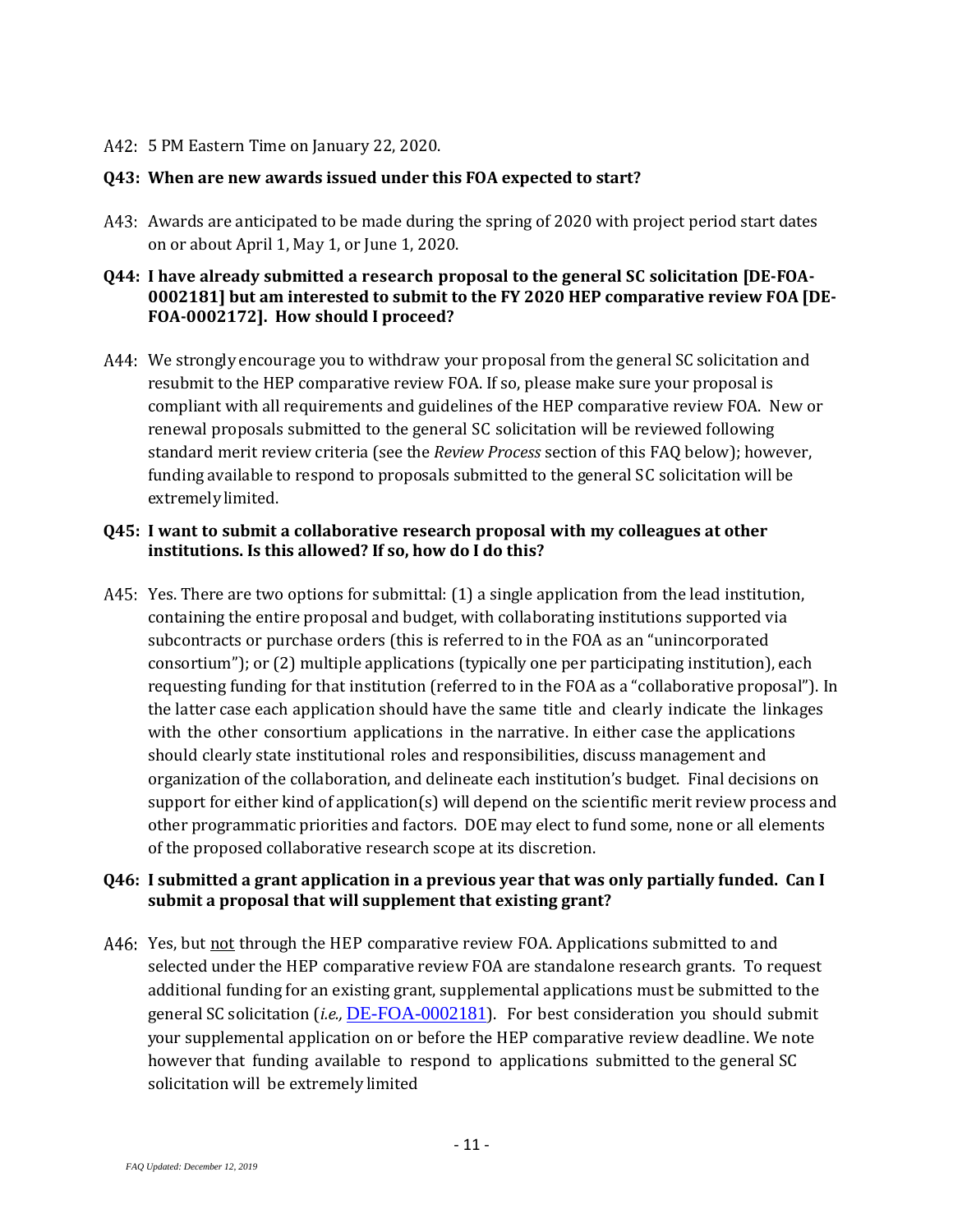#### **Q47: I am applying to the FY 2020 HEP comparative review FOA. Do I need to include a Data Management Plan (DMP) in the application?**

A47: Yes. For complete details, see Section IV, the subsection on Appendix 8 of the HEP comparative review FOA.

#### **Q48: Are there any page limits to a DMP required in Appendix 8 of my application?**

Yes. The appendix should not exceed 2 pages per HEP research thrust (*e.g.,* ATLAS, CMS, LSST, DUNE, phenomenology, lattice gauge theory, etc.) where support is being requested in the application. Any particular HEP research thrust in an application, where support is being requested, that does not provide a DMP or does not comply with the guidelines given in Section IV, the subsection on Appendix 8 of the FOA, will be declined without review, and therefore, that research thrust cannot be considered for funding.

#### **Q49: I forgot to include a DMP in my proposal and the deadline has passed. Will DOE accept it if I send it by email after the proposal deadline?**

A49 No.

#### **Q50: Under "Current and Pending Support", should I list all sources of funding, including my start-up, or just federally funded support**

A50: Section IV.D.2 subsection on Appendix 3 of the HEP comparative review FOA requests that you disclose all forms of support. In particular, DOE must know about Federally-funded sources as there are certain restrictions against supporting the same scope of work from two or more such sources. Reporting other non-Federally-funded sources is optional; we request it because the information helps reviewers determine if you are to have adequate resources to perform the proposed research.

#### **Q51: Are letters of recommendation limited to a total or three for the entire proposal or three per research thrust?**

Each separate HEP research thrust (*e.g.,* ATLAS, CMS, LSST, DUNE, phenomenology, lattice gauge theory, etc.) may include up to three letters of recommendation in Appendix 9 (Other Attachments).

## <span id="page-11-0"></span>**Budget**

#### **Q52: Are there minimum or maximum limits on the budget that can be requested?**

A52 No.

#### **Q53: What is the typical size of an HEP research award?**

A53: There is a wide range of awards typically from \$20,000 to over \$1,000,000 per year. Usually the size of the awardscales roughly with the number of senior investigators on a grant. However, any scaling also depends on the scientific merit review of the proposal and the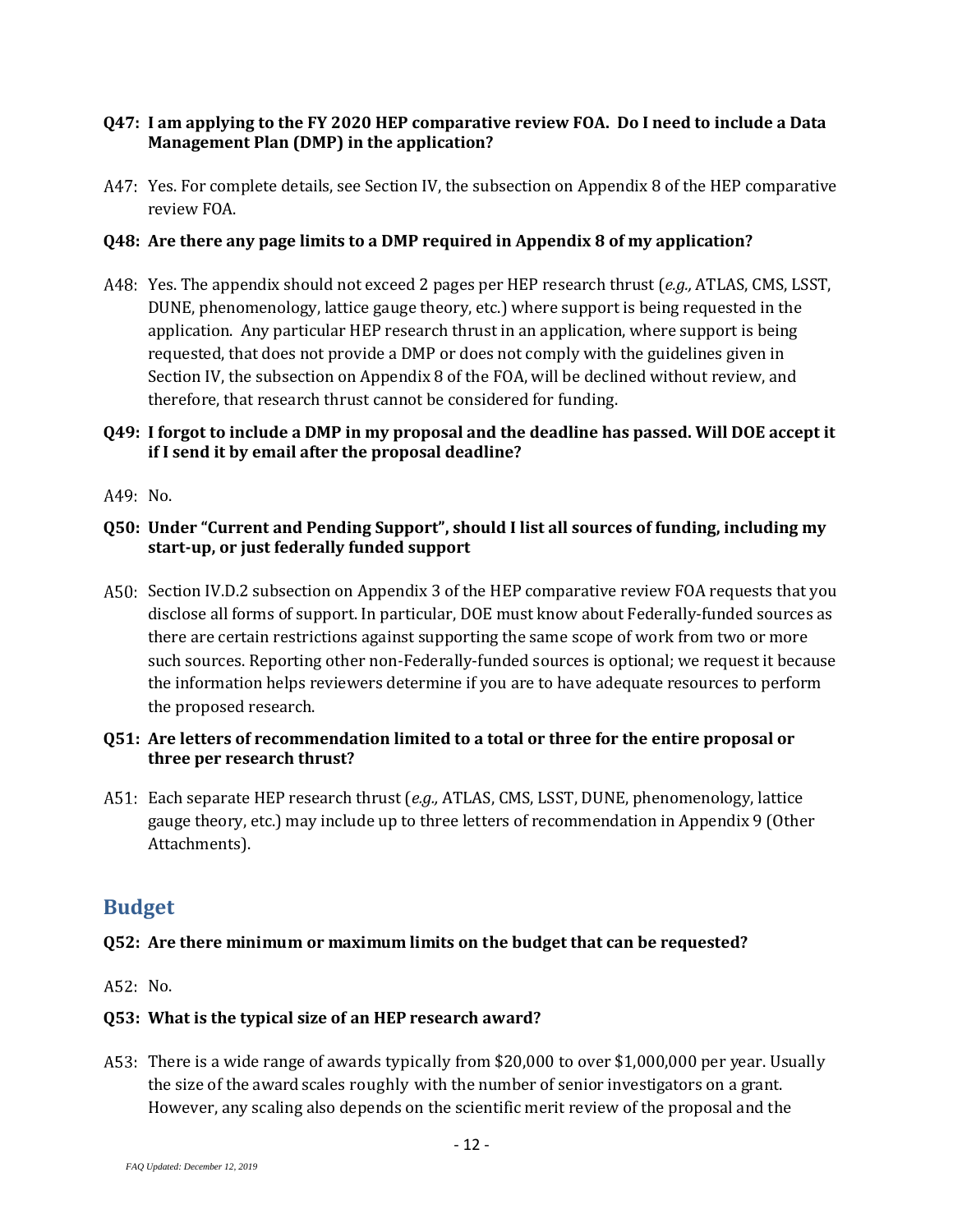senior investigator(s) in the application and/or Program Policy Factors specified in Section V of the HEP comparative review FOA.

#### **Q54: What budget form(s) do I have to submit?**

A54: You need to submit the standard Grants.gov budget sheets for the *entire* proposal (for each budget year, plus a cumulative budget page) following the standard procedure described on the Grants.gov website. In addition, DOE budget sheets must be included for the proposed activities described in each subprogram section of the application. These should be included according to the format specified in Section IV of the comparative review FOA.

#### **Q55: I am applying for support across two or more HEP research subprogram areas. Section IV, the subsection on Appendix 7 indicates that I must include additional budget material as part of Appendix 7 of the application. However, the application already contains the material earlier as part of the full submission process. Is Appendix 7 still required?**

A55: Yes, we request for completeness that you include Appendix 7 by following the details given in Section IV of the FOA.

#### **Q56: Is cost-sharing required?**

A56: No.

- **Q57: The HEP comparative review FOA indicates support and infrastructure provided by the sponsoring institution should be described in the proposal. Do I need a separate budget form and justification for this?**
- A57: No. The support and infrastructure provided by the sponsoring institution (as appropriate) should be separately described in the research narrative but does NOT have a separate budget. Infrastructure and support activities should be reported on budget sheets as direct and/or indirect costs (whichever is customary at your institution) in each subprogram section of the proposal as noted above.

#### **Q58: My research requires purchase of capital equipment for project R&D, fabrication, and/or operational related activities. Will such requests be supported under the HEP comparative review FOA?**

- A58: Requests to support equipment for project R&D, and/or fabrication and experiment operations efforts will not be supported within the respective experimental frontier research areas in the HEP program. Such requests may be submitted to the general SC solicitation (*i.e.,* [DE-FOA-0002181](https://science.osti.gov/-/media/grants/pdf/foas/2020/SC_FOA_0002181.pdf)) with appropriate justifications. Requests to support general-use equipment will be considered under the HEP comparative review FOA.
- **Q59: My research requires staffing research scientists or engineers for project R&D, fabrication, and/or experiment operational related activities. Will these be supported under the HEP comparative review FOA?**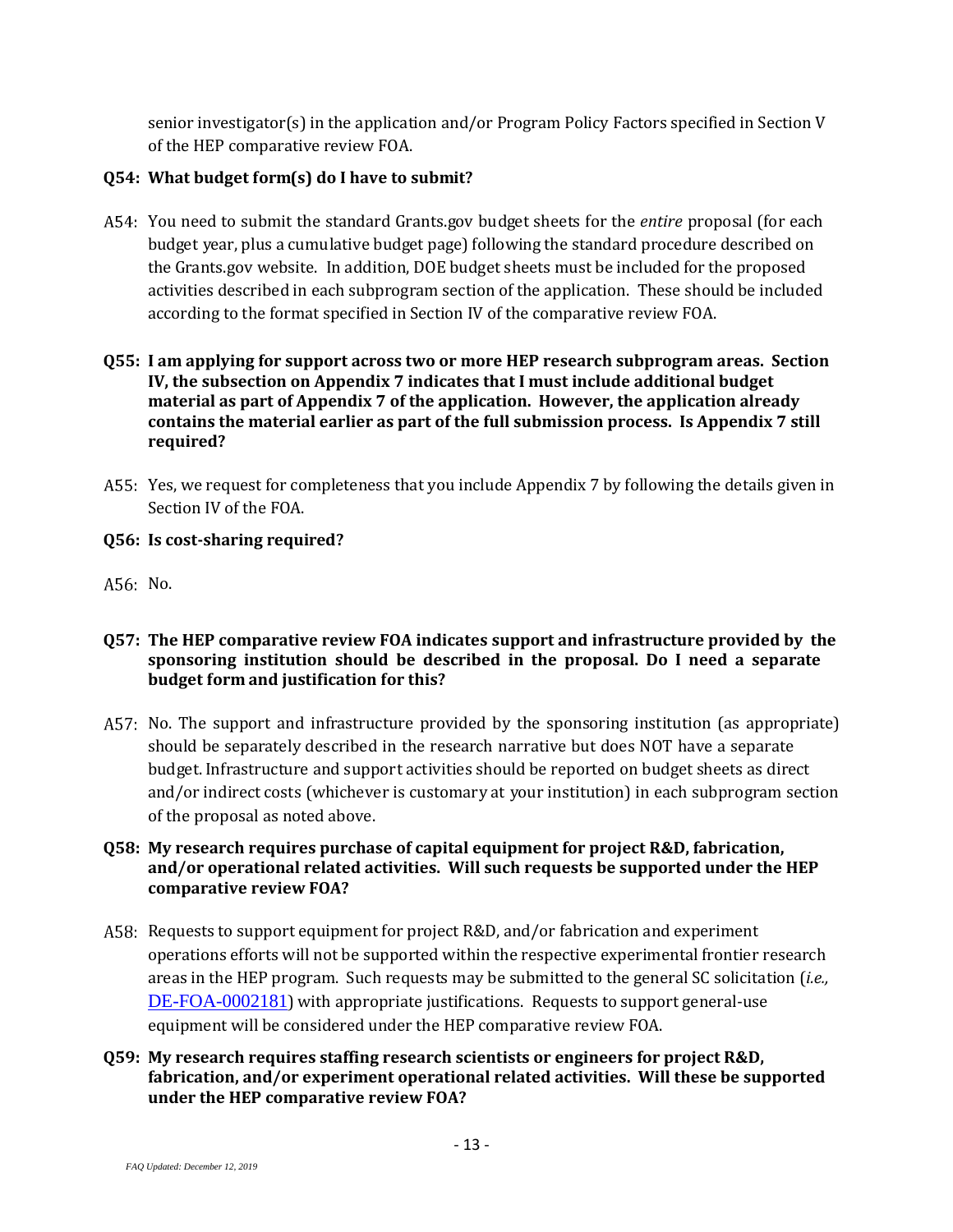Requests to support engineers and/or research scientists dedicated full-time to operational and/or project related activities for individual experiments will not be supported by the respective experimental frontier research areas in the HEP program. However, if such personnel are conducting physics research related activities, requests to support such efforts, appropriately scaled to the fraction of time on these activities, can be included. Specifically, support for engineering and other technical efforts required for particle detector R&D is included in the Detector R&D subprogram. Final support will be based on the comparative review process (see also the *Review Process* section of this FAQ below and Section V of the FOA).

## <span id="page-13-0"></span>**Review Process**

#### **Q60: What are the criteria for acceptance of proposals?**

A60: All proposals must be responsive to one or more of the scientific research subprograms detailed in Section I of the FOA and to the provisions detailed in Section V of the FOA. Proposals determined to be non-responsive will be declined.

#### **Q61: Are there additional requirements?**

Provisions for any additional requirement in the proposal are given in the FOA. Applicants are strongly encouraged to carefully review the section titled 'Important Updates and Reminders' on pages 1-3 of the FOA.

#### **Q62: What are the review criteria for the HEP comparative review FOA?**

A62: Both the Initial Review and the Merit Review criteria are given in Section V of the HEP comparative review FOA.

#### **Q63: How will the merit reviews be conducted?**

A63: All proposals determined to be responsive to the FOA will be submitted to external experts for merit (peer) review. For the HEP comparative review, the six different subprograms outlined in the FOA will each organize separate mail and panel reviews that will compare the relative strengths of the proposals in that subprogram. For each subprogram's review, reviewers will consider those proposals in that subprogram that passed the Initial Review Criteria, as specified in Section V of the FOA. Reviewers will typically evaluate multiple proposals and will be asked to provide a written evaluation for each of these. All proposals will be evaluated by at least three experts. Individual panel members will be requested to rank order these proposals in terms of overall merit and impact.

#### **Q64: How will the reviews be used by the DOE?**

DOE program managers will consider the written evaluations, panel deliberations, as well as the individual rankings of proposals or senior investigators as input to making final decisions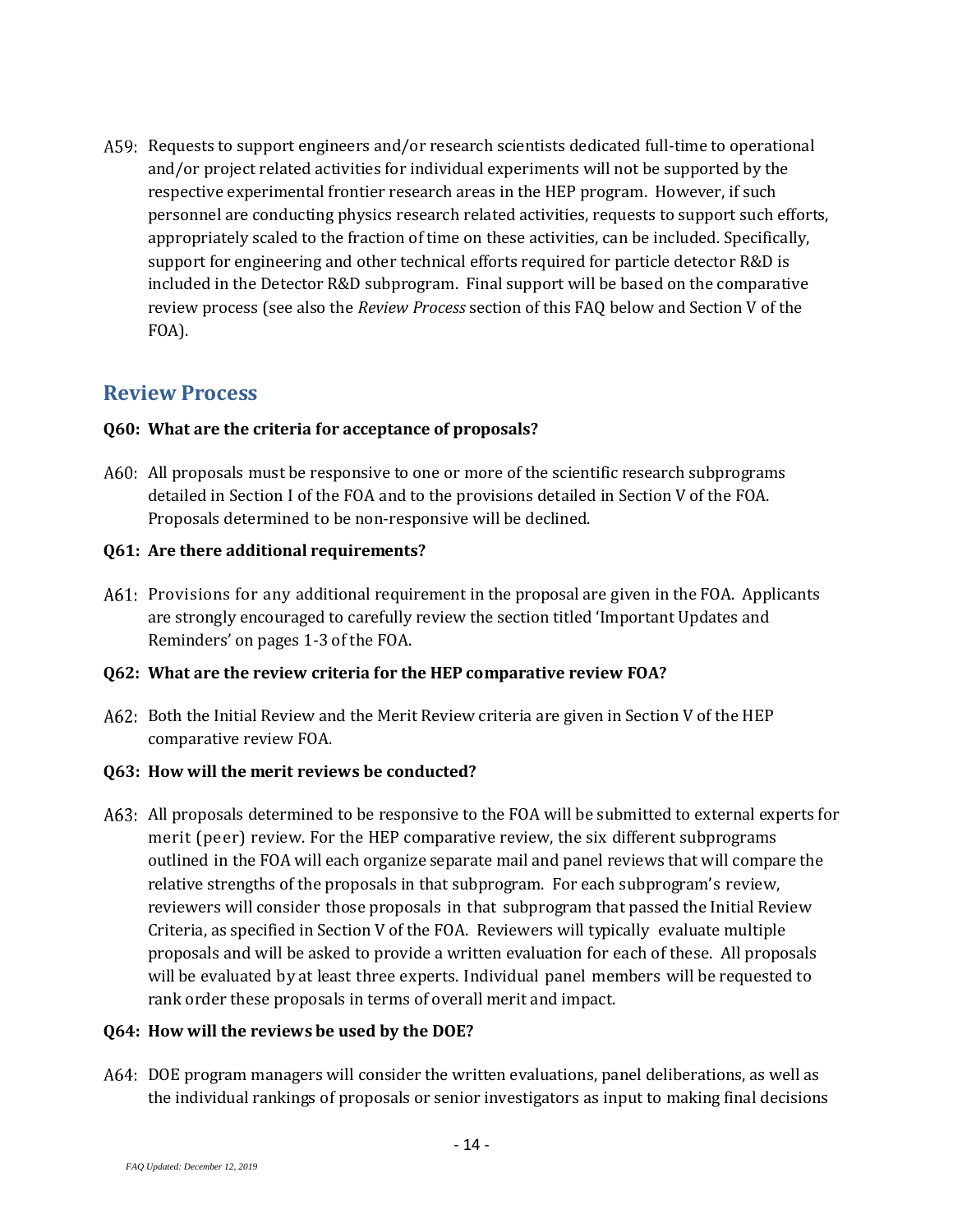on which proposal or investigator will be recommended for funding, and if so, at what level the support will be. Additional considerations such as programmatic priority, alignment with the 2014 Particle Physics Project Prioritization Panel (P5) strategic plan for HEP, overall program balance and continuity, and other program policy factors may also be considered into DOE decisions. Written reviewer evaluations will be returned to the applicant after redaction of information that could compromise reviewer confidentiality.

#### **Q65: How can I improve my chances of receiving funding?**

A65: Selections are made on the basis of scientific merit (peer) review, alignment with HEP programmatic priorities, program policy factors, the expertise and technical decision of program managers, and the availability of appropriated funds. If you have peer reviews from previous proposals, you are strongly encouraged to read those reviews carefully and to address any deficiencies identified by the reviewers. A critical assessment of draft versions of your current proposal by colleagues or collaborators may also be helpful in improving your proposal.

# <span id="page-14-0"></span>**HEP Program or System Questions and Agency Contacts**

- **Q66: I am planning to submit an application to the FY 2020 HEP comparative review FOA, but I have a question specific to the research subprogram that I am applying within. Who should I contact regarding such inquiries?**
- A66: If you have further questions regarding specific research program areas, please direct inquiries to the respective DOE technical contact listed in Section I of the FOA. For questions about program rules and/or program review process, please email *[sc.hepfoa@science.doe.gov](mailto:sc.hepfoa@science.doe.gov)* and reference the HEP comparative review FOA number [[DE-](https://science.osti.gov/hep/Funding-Opportunities/)[FOA-0002172](https://science.osti.gov/hep/Funding-Opportunities/)].
- **Q67: I am having difficulties accessing Grants.gov or need further assistance with the system. Who should I contact?**
- For assistance with Grants.gov, please contact Grants.gov at 1-800-518-4726 or email *[support@grants.gov](mailto:support@grants.gov)*. DOE cannot answer such inquiries. In your correspondence with Grants.gov, please request them to open a service/help 'ticket' for tracking.

#### **Q68: I am having difficulties accessing PAMS or need further assistance with the system. Who should I contact?**

- A68: For assistance with PAMS, you may consider any of these options:
	- Refer to the "PAMS User Guide" on its website: <https://pamspublic.science.energy.gov/>;
	- Contact the PAMS Help Desk at 1-855-818-1846 (toll-free) or 1-301-903-9610; or email *[sc.pams-helpdesk@science.doe.gov](mailto:sc.pams-helpdesk@science.doe.gov)*. Please consult Section VII of the FOA for the PAMS Help Desk hours of operation. All inquiries should reference this FOA number [[DE-FOA-](https://science.osti.gov/hep/Funding-Opportunities/)[0002172](https://science.osti.gov/hep/Funding-Opportunities/)], and in your correspondence, please request the Help Desk to open a